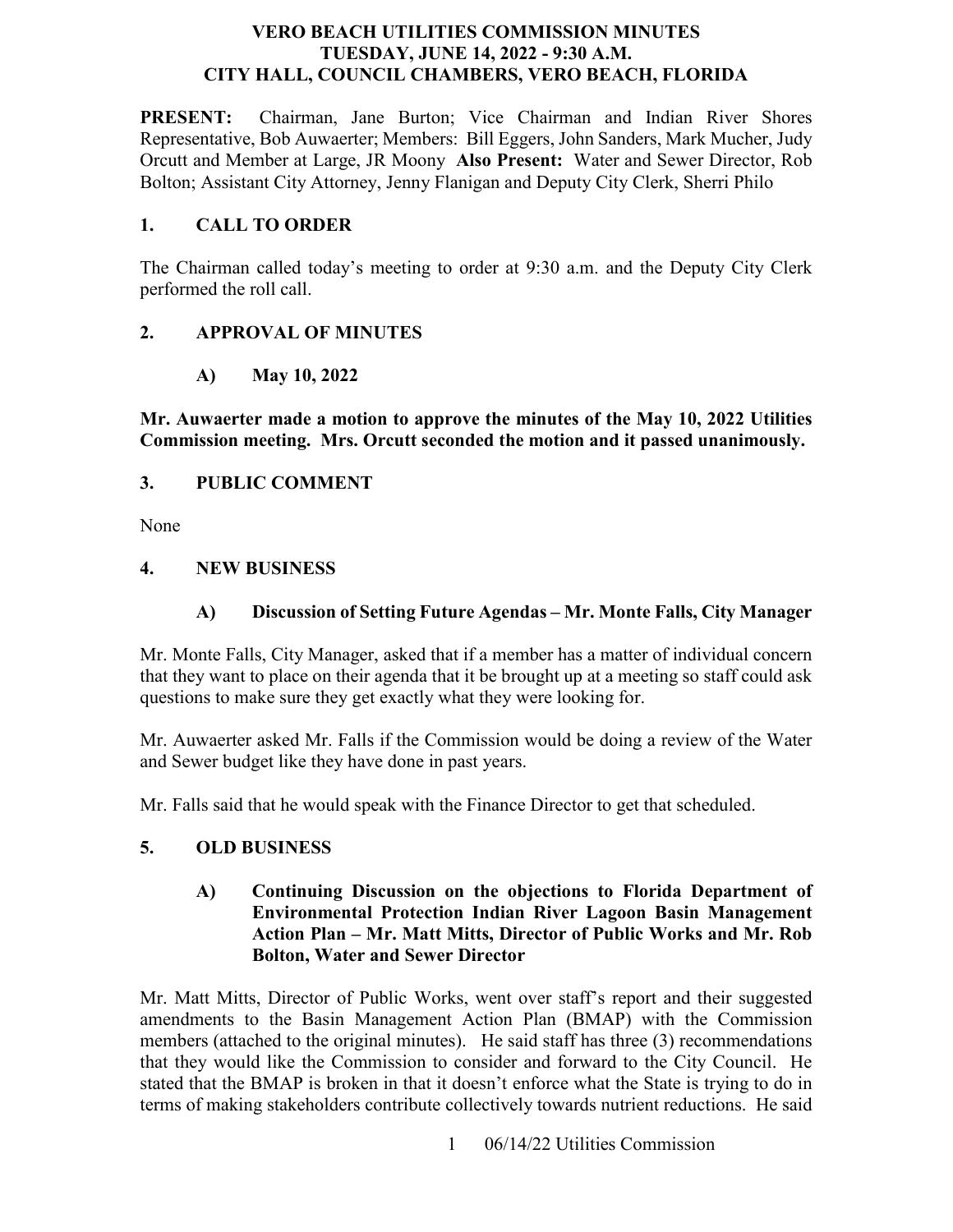for the Lagoon BMAP that is listed in staff's report. the City has been progressive with the Deep Injection Well, the STEP System Program, and their future initiatives, and staff feels that it puts the City at an unfair disadvantage in doing all these projects that costs a considerable amount of money and effort and then not have other parties contribute globally. He said there is no incentive for the City and other stakeholders to work together, such as the County working with the City on a project. He said to tackle restoration of the Lagoon it is going to require large scale projects. He said the Florida Department of Environmental Protection (FDEP) needs to step up and do something to make the stakeholders do their part and to work together. He asked that the Commission approves the three (3) strategies to remedy the lack of enforcement by FDEP

Mr. Auwaerter asked are the parties to the BMAP solely municipalities or are there any private entities that are assigned reductions through the program.

Mr. Mitts said that he is not aware of any, other than possibly NASA.

Mr. Auwaerter said, but not a private entity such as Piper Aircraft.

Mr. Mitts said that is correct.

 have to be inserted into each BMAP because each one is separate and no two (2) are alike. He felt that the north and the south were also stakeholder driven. Mr. Eggers said in this case the language could be written into the BMAP, but it would

Mr. Mitts said that is correct. He said it is a collaborative effort with the stakeholders.

Mr. Mitts said that is correct. He said it is a collaborative effort with the stakeholders.<br>Mr. Eggers said in order to clean up the entire Lagoon or at least to enforce it, the language would have to be inserted into the north and south BMAP's.

Mr. Mitts said that is correct. He said there are three (3) BMAP's for the areas north of Ft. Pierce.

 Mr. Eggers asked has there ever been any effort to bring all three (3) of those BMAP stakeholder groups together in an effort to address this collectively.

Mr. Mitts said yes and no. He said the biggest organizing party is the Indian River Lagoon National Estuary Program, which spans all five (5) counties. However, there is no direct reporting relationship between the Lagoon Council and the County.

 Mrs. Orcutt referred to the penalties. She said at times for different penalties there is a provision where if an entity is charged with a penalty they could do a project for that same amount of money instead of paying the penalty.

 improve the Lagoon. Mr. Bolton explained the way he calculated the penalties. He said in lieu of them doing the work, they could pay the penalty and those penalty funds would be available to other entities through grant programs so that they could construct the infrastructure needed to

Mrs. Orcutt said agriculture is draining into the Lagoon and yet agriculture is not held at the same level of responsibility as all the other entities are as far as reducing and being accountable to nitrogen and phosphorous.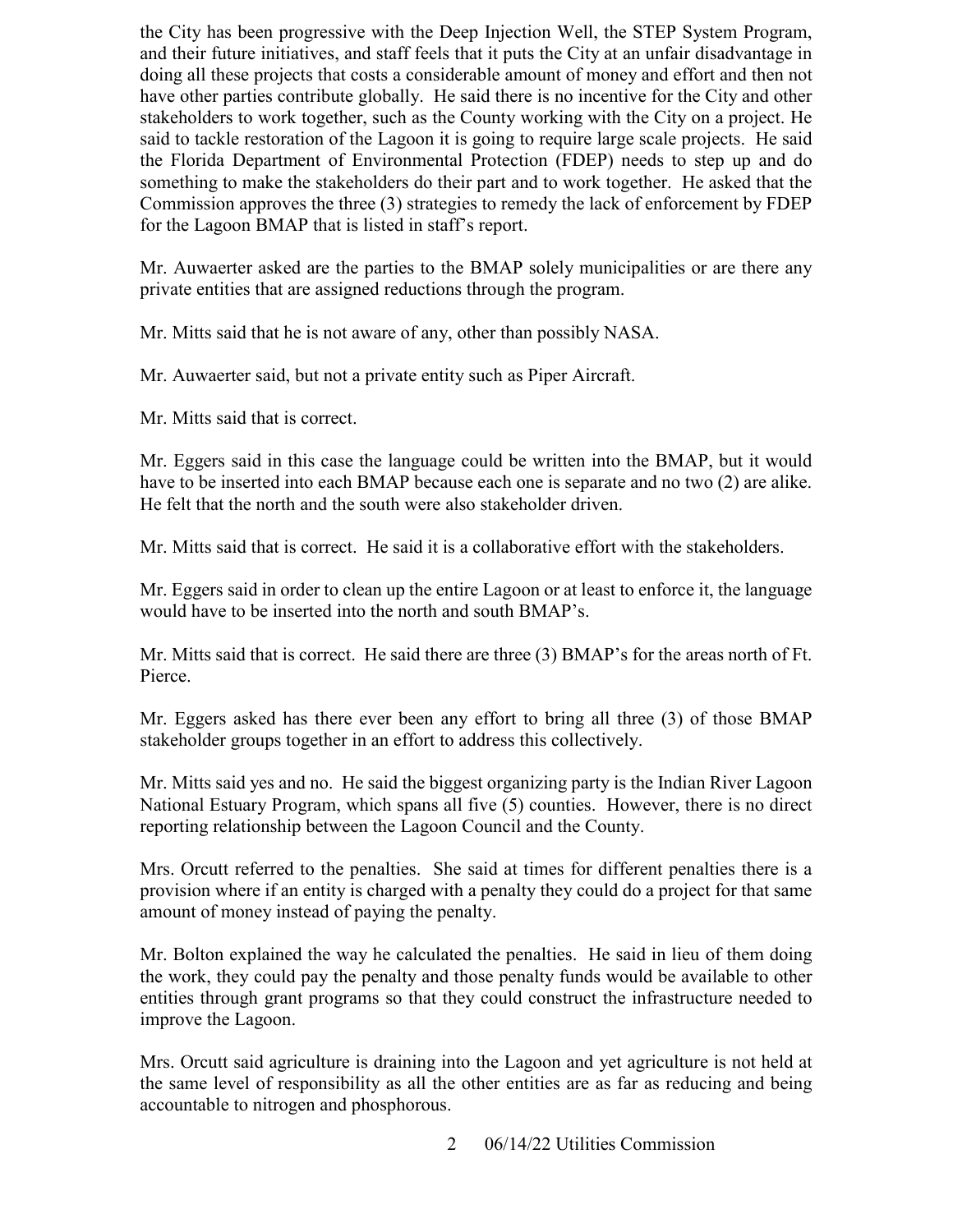Mr. Mitts said that is a different problem. He said agriculture is regulated under the Florida Department of Agriculture and Consumer Services (FDACS). He noted that both the FDEP and FDACS have the ability to enforce this, but neither party is. He felt that there was a higher chance of getting a tangible result if they just focused on the municipal stakeholders because agriculture is a different animal all together.

Mr. Mooney asked is there a list of the stakeholders.

Mr. Mitts said they are in the BMAP document, which he would sent to the Commission members.

Mr. Mooney asked would the stakeholders be individual homeowners.

Mr. Mitts answered no.

 reduction they are supposed to have in 2025. She asked Mr. Mitts what the City's reduction Mrs. Burton said there was a five year milestone in that an assessment should have been done in 2020 regarding how much of a percentage the City has achieved towards the 35% percentage is currently.

 horizon they would be close to 140%. They are currently past the 2025 and 2030 deadlines. Mr. Mitts said they are at 64%. However, with the projects they are proposing in the 2035

 process in some places where they don't think a Deep Injection Well was a good idea. confident on where they are with the Lagoon. Mrs. Orcutt thought it was awesome that the City was at 64%. She pointed out that a lot of that reduction was the Deep Injection Well. She said that is somewhat of a questionable Also, they were currently in rulemaking and rules make it harder so they cannot get over

 some of the flaws of the earlier Deep Injection Wells. Mrs. Burton noted that the City put in a Deep Injection Well that took into consideration

 **Mrs. Orcutt made a motion that the Commission supports the City's effort to improve the BMAP by asking each stakeholder to meet individual reductions with Lagoon BMAP that is listed in staff's report). Mr. Mucher seconded the motion. enforcement, that they recommend to the City Council that they send a letter to the Legislative Delegation and that the City Council adopts a Resolution (that they support the three (3) strategies to remedy the lack of enforcement by FDEP for the** 

Mr. Auwaerter asked to have the motion read back to them.

Ms. Sherri Philo, Deputy City Clerk, read back the motion.

The Chairman opened and closed public comments on this item at 10:06 a.m., with no one wishing to be heard.

# **The motion passed unanimously.**

# **6. CHAIRMAN'S MATTERS**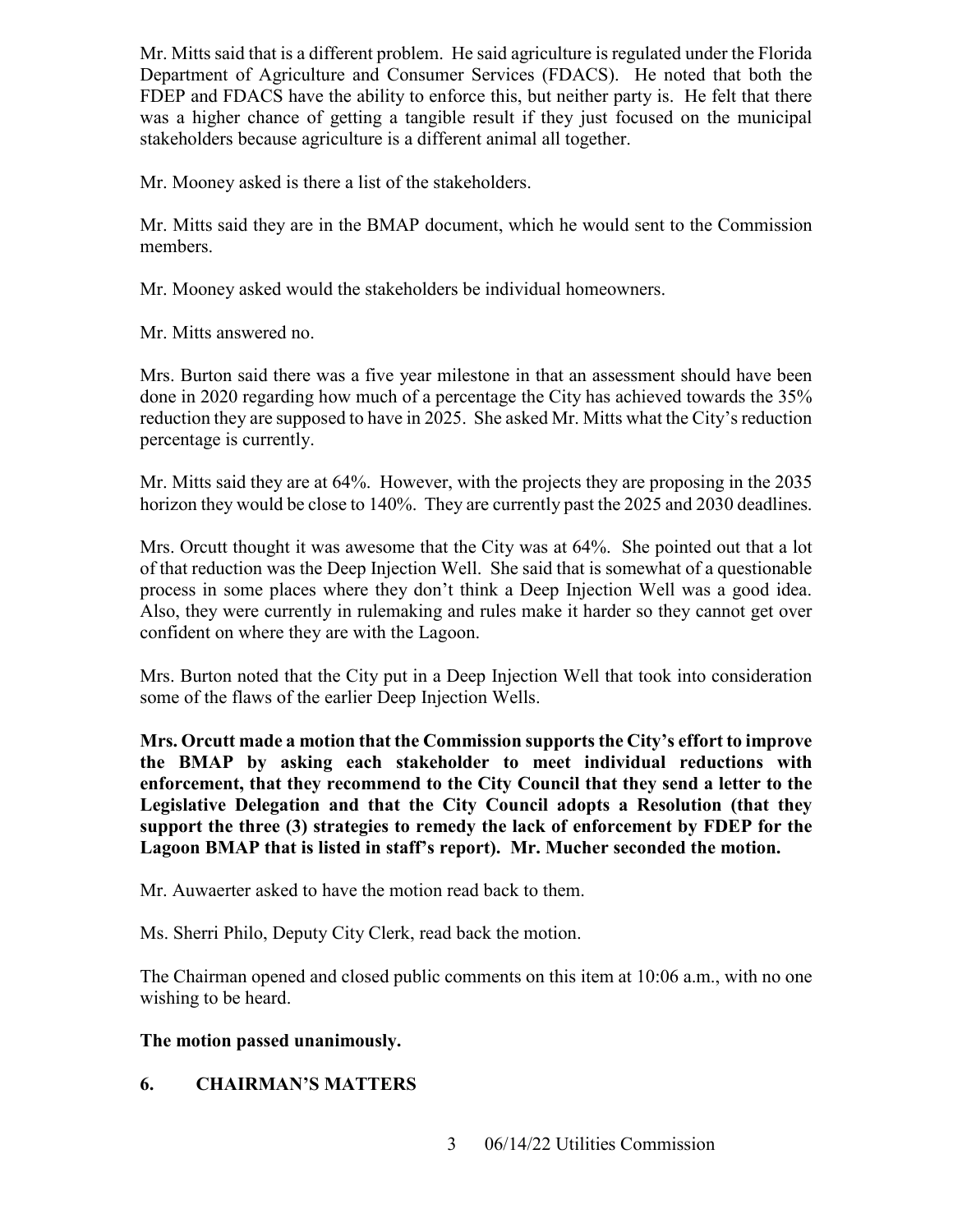## **A) Discussion of Meeting Frequency**

 schedule they would like to initiate. Mrs. Burton said they generally hold monthly meetings and at times their meetings are cancelled because they don't have anything to discuss. She asked the Commission members if they wanted to keep their current schedule or if anyone had a different meeting

There were no comments made by the Commission members.

Mrs. Burton said they would continue with their current meeting schedule.

 assessment proposed for each property. She wanted the Commission members to be Mrs. Burton reported that last Tuesday the City Council approved the next step of the Stormwater Utility, which was the approval of the Initial Assessment Resolution. She said that she was unable to attend that meeting, however she sent a letter to the City Council to notify them that the Utility Commission was in agreement with moving forward. She explained that in the approval of the Initial Assessment Resolution, the City would provide individual mailed notices to each property owner to be assessed, advertising a public hearing to be held on July 19, 2022, for final adoption of the assessment. The notices would include the number of Equivalent Residential Units (ERU's) and the amount of the informed of the public hearing and asked that they put that date on their agenda.

Mr. Mucher asked if the City Council settled on a proposed ERU rate.

Mr. Falls said staff would get that information to the Commission members prior to the end of today's meeting.

Mr. Eggers asked will the letters be mailed to the residents of the City of Vero Beach or to everyone within the service area.

Mrs. Burton assumed that they would be mailed to the residents and property owners within the City of Vero Beach. She did not think they would be sent to the unincorporated areas.

 and Sewer Fund. Mr. Auwaerter said that he would like to know what was being back charged to the Water

Mr. Bolton said it would be \$23,900 for the year.

 Mr. Mitts reported that the proposed ERU rate is \$6.26 per month or \$75.17 per year, per ERU.

Mr. Mooney asked to what extent would that improve the number from the 64% in the BMAP contribution.

Mr. Mitts explained that the City's current Capital Program is strictly focused on maintenance on the existing system. In the future they would be putting in projects for water quality.

Mr. Mucher asked does that mean that this additional money from the tax is not going to offset existing monies being spent.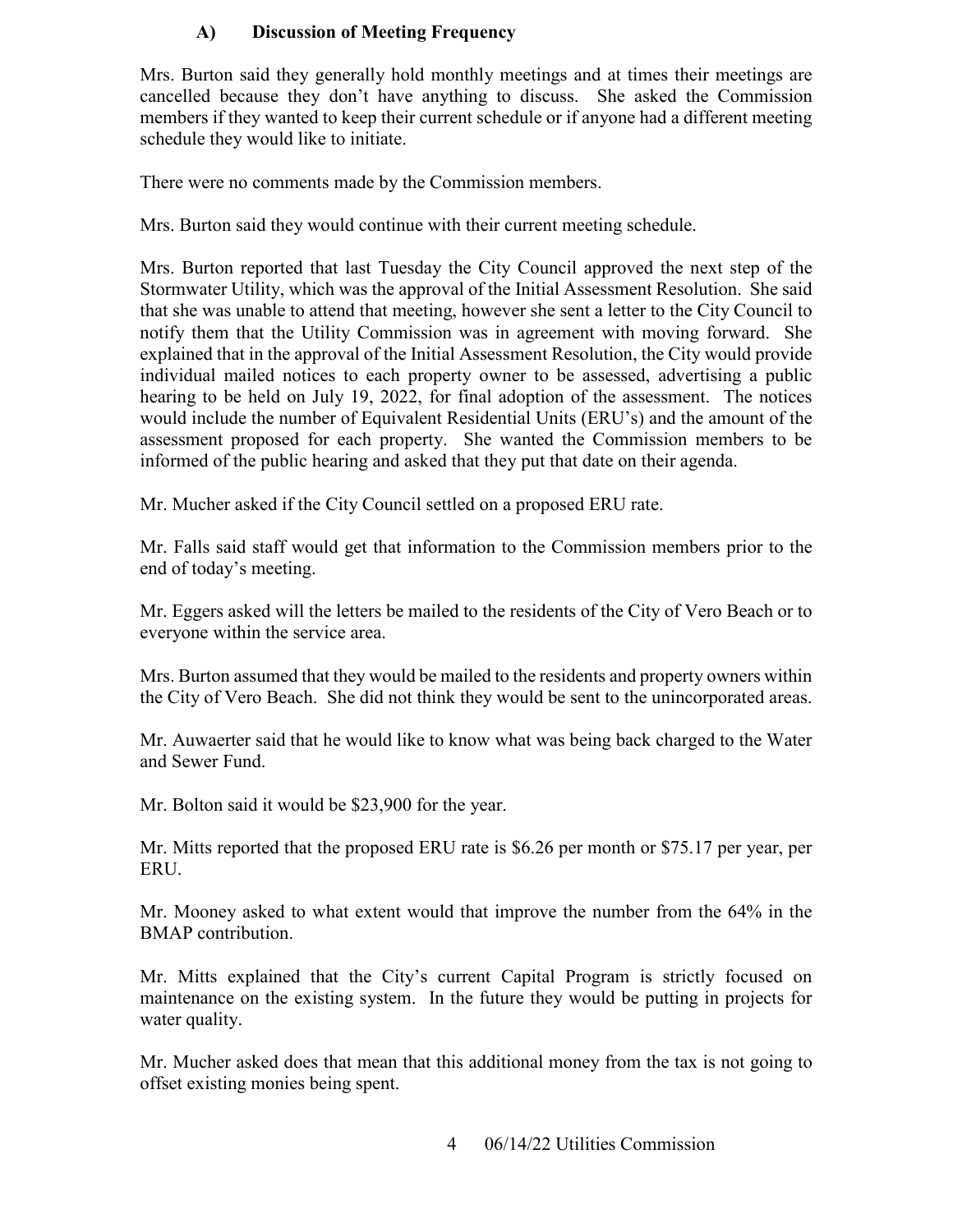Mr. Falls explained that this is a dedicated funding source for stormwater capital projects only.

 Mr. Mucher asked would the new income be added to the old budgeting or would there possibly be some displacement.

 to compete with stormwater for those funds. Stormwater would have their own dedicated Mr. Falls explained that the City would be setting up a new stormwater capital construction fund that all stormwater projects would be funded out of by the Stormwater Utility if it passes on July 19<sup>th</sup>. The other capital projects would then compete for the existing Capital Project Fund, which would be Recreation, Public Works, Police, etc. They would not have funding source from the Stormwater Utility.

# **7. MEMBER'S MATTERS**

## **A) Update on Progress Meeting the Requirements of SB712 – Clean Waterways Act – Mr. Rob Bolton, Water and Sewer Director – Requested by Mrs. Judy Orcutt**

 track of what is going on locally. She said that she asked Mr. Bolton to give the Mrs. Orcutt reported that SB712 has a lot of complicated variables to it, all aiming to clean up State waters. She said there are some things that have deadlines and some things that require annual reporting. She felt it would be good for the Commission members to keep Commission members an update on the things that have to do with sewer. She said a few years ago Mr. Bolton discussed hiring more employees and getting cameras to visually inspect every pipe, etc. She asked Mr. Bolton to report on the progress.

 Mr. Bolton reported that about a year after SB712 was passed HB53 was passed, which requires cities and counties to submit to the State a 20-year projection of needs for funding. Part of that was that they look at their infrastructure for both stormwater and wastewater to see what needed to be replaced based on end of useful life and their Five Year Capital plans. The deadline for this is at the end of the month and staff is ready to submit the City's documentation to the County and the County sends the information to the State.

lines and to submit a report. She asked Mr. Bolton if this has been started. Mrs. Orcutt said the Bill specifically states that they are to run the cameras through the

Mr. Bolton reported that they have purchased a camera to televise the manholes, which they would be starting.

# **Director – Requested by Mrs. Judy Orcutt B) Update on Stormwater Outfalls – Mr. Matt Mitts, Public Work's**

Mrs. Orcutt said in the Indian River Boulevard and Miracle Mile area there are three (3) types of stormwater retention. She asked Mr. Mitts to discuss which one (1) of the three (3) works better and what type of maintenance has to be done on them to keep them working.

found that over decades of them being used the contaminants are sinking into them.<br>5 06/14/22 Utilities Commission Mr. Mitts said the dry retention ponds are fairly tried and true. However, the State has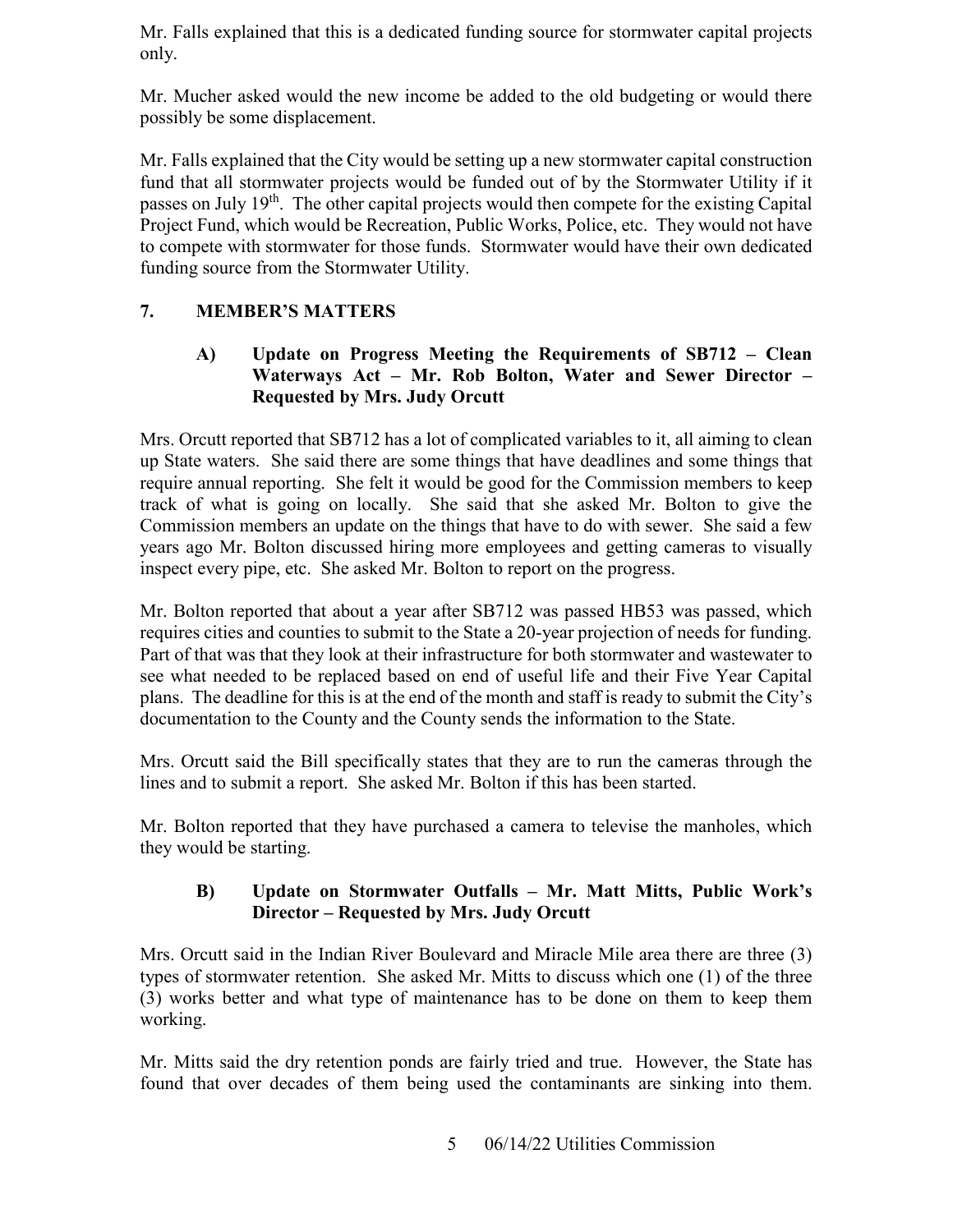Technically the material should be dredged and replaced with clean fill, however that is not occurring throughout the State.

 reduce. He said a wet pond probably is not doing much for nitrogen and a dry pond would Mr. Eggers said stormwater ponds were highly variable in their efficiency in what they effectively remove more nitrogen than phosphorous.

Mrs. Orcutt asked of the 219 outfalls that the City has, what percentage has any treatment.

 provided to the Commission members (attached to the original minutes) it is probably about Mr. Mitts said in looking at the map of the Vero Beach Watersheds and Outfalls that was half.

Mrs. Orcutt asked if the City has a maintenance schedule for the baffle boxes.

Mr. Mitts reported that the maintenance schedule at a minimum is once a quarter, however they check them every time there is a serious rainfall event. He noted that they have a log on the City's website that shows every baffle box and the last time they were pumped out.

# **Director – Requested by Mr. Mark Mucher C) Copper Pipe Corrosion Update – Rob Bolton, Water and Sewer**

 because there are people talking about the copper pipes leaking there are people who are Mr. Bolton showed on the screen Pipe Replacement Permit Locations (attached to the original minutes). He reported that the County's water system has gone up in the number of re-pipes and over the last few quarters the City's number of re-pipes have gone up. He reported that this quarter the City has had 18 re-pipes. His concern is that maybe they are starting to experience a problem. However, it could be that they were all re-models. Also, replacing their copper pipes proactively because they are worried that their pipes are going to leak. He said that he is going to contact the plumbing companies that did the work to find out why the pipes were replaced.

## **D) Update on the Town of Indian River Shores verses the City of Vero Beach – Ms. Jenny Flanigan, Assistant City Attorney – Requested by Mr. Bill Eggers**

 Ms. Flanigan gave a brief update on the lawsuit between the Town of Indian River Shores verses the City of Vero Beach.

verses the City of Vero Beach.<br>Mr. Keith Drewett said recently in the press there have been comments about public access and two City Directors. He said it has been a very good meeting to sit and listen to. He matching grants. He reported that in terms of Legislative funding, Brevard County and public comments on matters. This meeting rebuts those comments. He said it has been a very informative meeting, there are four (4) Councilmembers present, the City Manager, said a major point to have the Stormwater Utility is that there is a source of funding for received \$67 million in grant funding, the County received \$3 million in grant funding, and the City of Vero Beach did not receive any grants funds. That is why this funding source is so important. He thanked the Commission for their support and the City Council for their vote to move forward last week. He said there are a couple policy issues that the City is going to have to confront. One is that about 50% of homes on the Island have not connected to the STEP System and some of the homes are million dollar homes that sit on

6 06/14/22 Utilities Commission